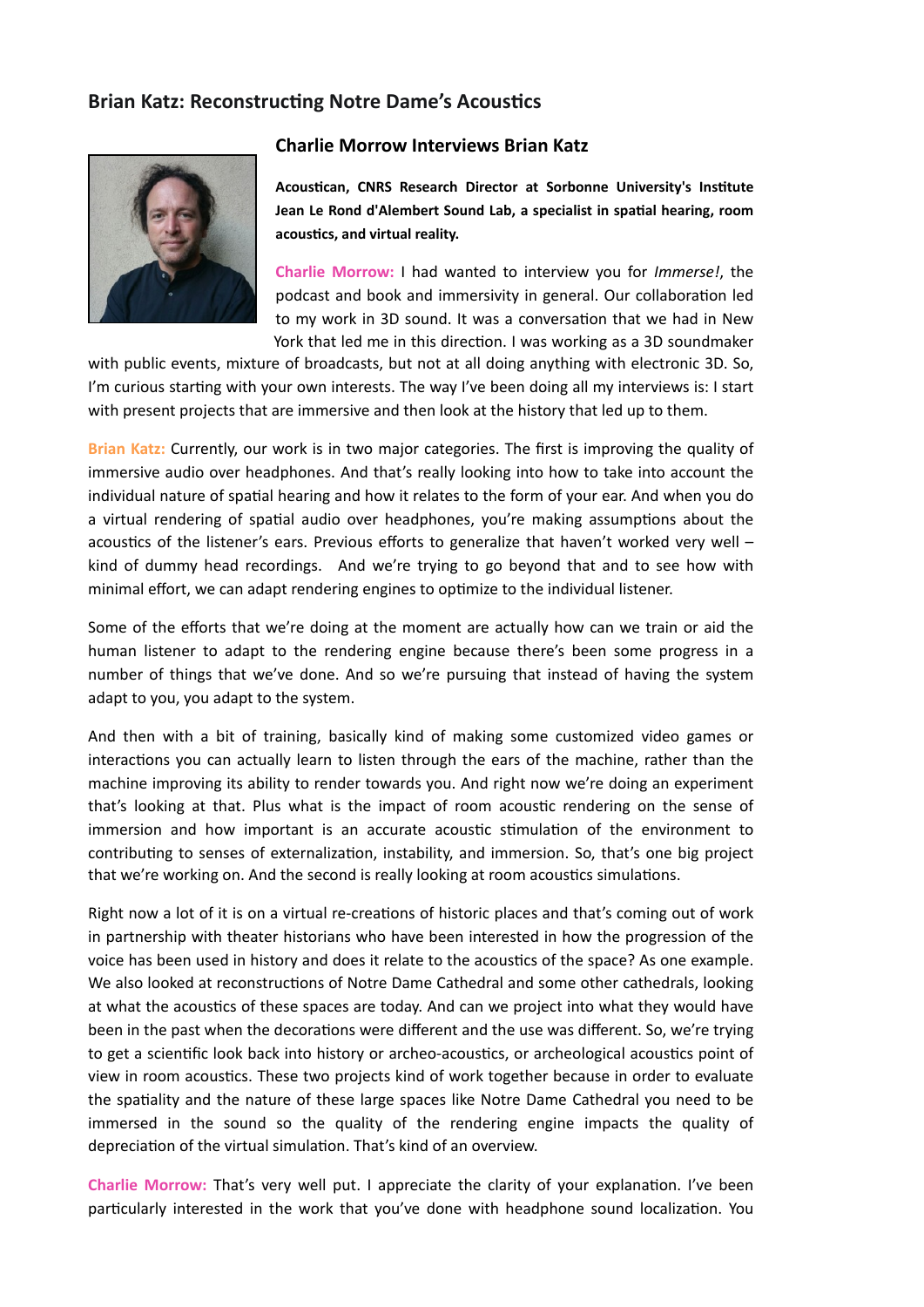have gone through a series of projects in which you've been able to continue to improve apps for headphone sound localization. Could you talk about that?

**Brian Katz:** That's all kind of in the context of us improving the quality of binaural audio or the rendering of spatial audio over headphones. The first project I did on that was my Ph.D. thesis was really trying to do a computer simulation of the acoustical properties of the outer ear. Something that had been kind of talked about, but never really studied in that kind of detail. And that kind of opened up this new branch of study of looking into what is the connection between the acoustical properties of the outer ear, how that impacts spatial hearing and how to customize the rendering engines. So that kind of led into a whole direction of a series of studies. We've been looking more recently into application, like real world applications. So not so much laboratory experiments. For example, working with sound engineers and content creators, and trying to look at what are the effects or the situations that they're interested in creating and how to improve the rendering engines. Historically, binaural rendering engines would basically recreate an anechoic kind of silent space with a single sound at like two meters away.

So, one of the first things we realized was that people were doing more interactive content and virtual and augmented reality content. But also some storytelling and the idea of proximity came out as something that was quite interesting and that not a lot of people had worked on. So we've done a number of series on how to improve the sense of proximity. So, when a sound is a few centimeters in front of your ear it sounds very different than the sound at the same level coming from two meters away. So we've been pushing our rendering engine to kind of improve that. The other is just the question of externalization and listening over headphones. If you listen to a stereo recording over headphones, it doesn't take into account the acoustics of the head in the ear. When you're listening to something over speakers and the result of that is that it feels like it's playing inside your head. So, we've been looking at a number of perceptual issues and acoustics issues of how to help the listener believe that the sound is coming from the world around them and not being played inside their head over headphones.

So we've been looking at the impact of head tracking on 3D audio. If there's an orientation tracker on the headphones then you can basically update the rendering in real time so that things are stable. Because one of the issues is that it comes across in headphone listenings, if I move my head and I don't take into account that dynamic, then the world moves with me and that kind of collapses the image inside your head. But when I turn my head, the whole soundscape rests in the outside world reference frame, then that helps the perception that things are actually happening out in the real world. So we've been looking at that. We're doing a study right now on how to simulate that in the event of not having a head tracker. So, can we instill small movements in the sound scene that help give you the impression that it's stable out in the world? Even if I don't have a head tracker?

Charlie Morrow: That's terrific. Good. Well, thank you. The other part of the discussion is I'm curious about your own interest in sound and the way it has affected your life  $-$  a kind of personal history and timeline with immersive sound.

**Brian Katz:** Mmm. I've never really thought about it in a long context. I mean, recently with the work that we've been doing on the Notre Dame Cathedral, I was looking for some history, some documentation and we're also starting a new project on the impact of room acoustics on period music. For example, Baroque music and early classical music because there's a number of research projects and we're in one looking at the historically informed performance. You have groups of musicians who are trying to really re-create the style of playing at the time of Baroque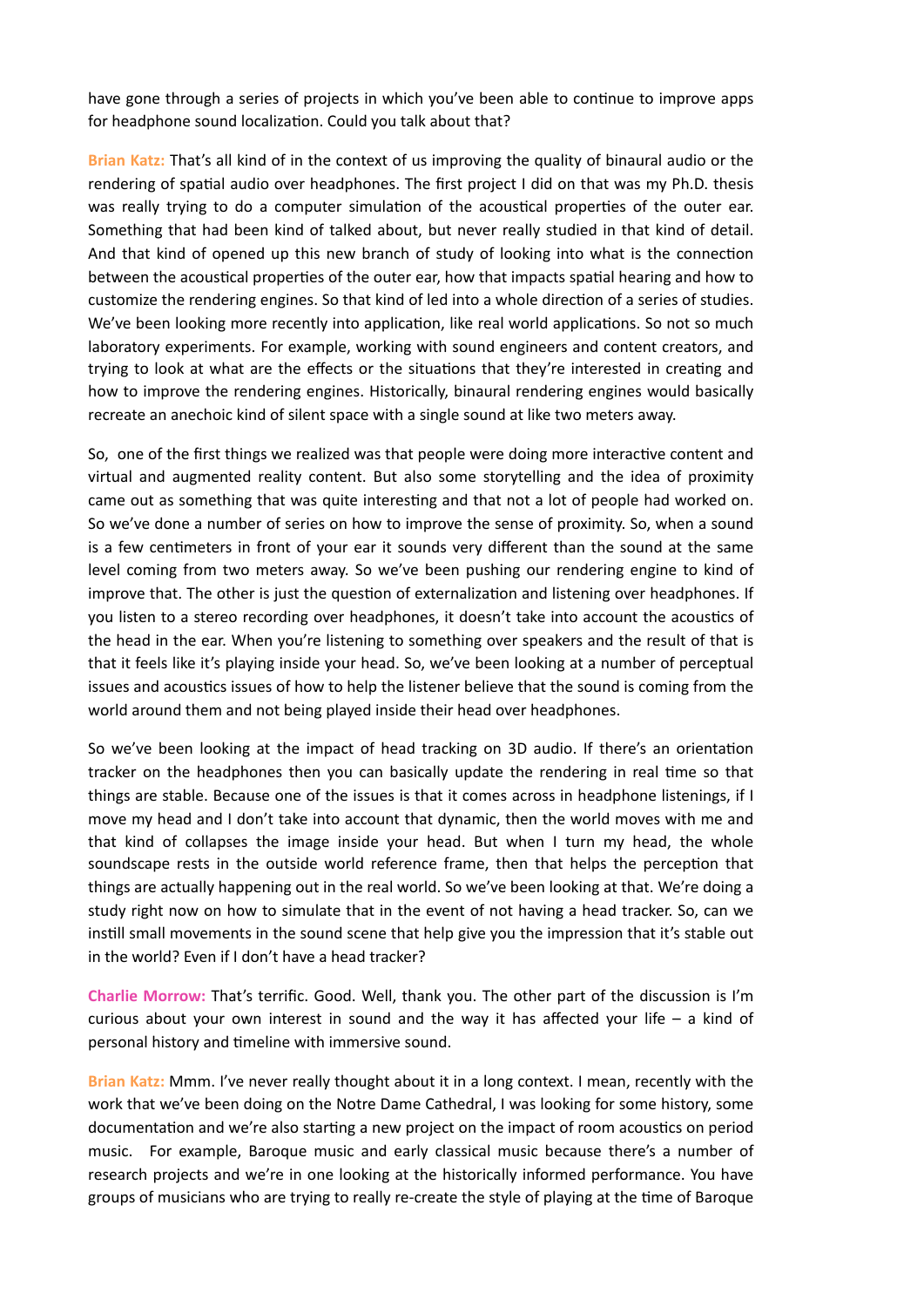music, using facsimiles of period instruments and trying to reproduce the gestures and everything. 

No one's really looked at the impact of the room acoustics. So, they're doing these performances in modern concert halls or things built in the 60s, which are quite different. So we're starting a new project, one of them in partnership with the Chateau de Versailles to really see what the impact of simulating some of the acoustics of the actual Baroque performance spaces are on music.

And in trying to find some information about that, I ran across some books that I had that I realized were my bar mitzvah gift. Because, at the time, I was thinking about being an architect and I received this collection of medieval and Baroque architecture books, and I've actually gone back to use them. So, it kind of brought back the memories that way. So, I think I was more interested in architecture to begin with, and then that kind of went into physics. And coming out with a bachelor's degree in physics, and then a master's degree in applied physics, I was having difficulty in where research in that domain was going. Because it was either microatomic physics or astrophysics. And at the same time, I'd been doing some work doing some work as a sound installer – not installer, but basically doing the sound for some bands and some music events on campus. So, I kind of was learning a bit about acoustics in a practical way. Then I decided to do a Ph.D. and found out that there was a school where you could do a Ph.D. in acoustics.

And that kind of felt comfortable to what I was interested in. And I got into acoustics that way and that then went into 3D audio. Not being really a musician, I've always been more interested in the listening of the space than the actual content at times. So, after getting a Ph.D. in acoustics, I went into room acoustic consulting and working with a number of companies that design performance spaces. And that gave more insight into how to listen to the space. I think that's really where my immersive nature of what I was doing really blossomed because, at least in my opinion, what makes a very good concert hall is one where you really are immersed in the sound. There's kind of an interesting spatial dynamic to it and that's now carried on into what I've been doing in research now for almost 20 years, in this kind of virtual acoustics field of interest.

Charlie Morrow: Yeah, that is fascinating, considering that over the last 20 years those are the years that we've known each other.

## **Brian Katz:** Yeah.

**Charlie Morrow:** And our relationship has influenced my work enormously, although we haven't been actively collaborating, but here and there our dialogue came at a critical moment in my evolution, coming from being a large-scale event-maker with broadcast elements mixed together.

Then to be able to deal with installations and then room acoustics, as well as the acoustics of musical instruments and the head itself and beyond that, the psychoacoustics that it's all being built by our brains, which is indeed a fascinating part of it.

I'd like to just digress to one historical study that I read that was actually some studies from, I thought, Montpellier, where a couple of hundred years ago they noticed that people who had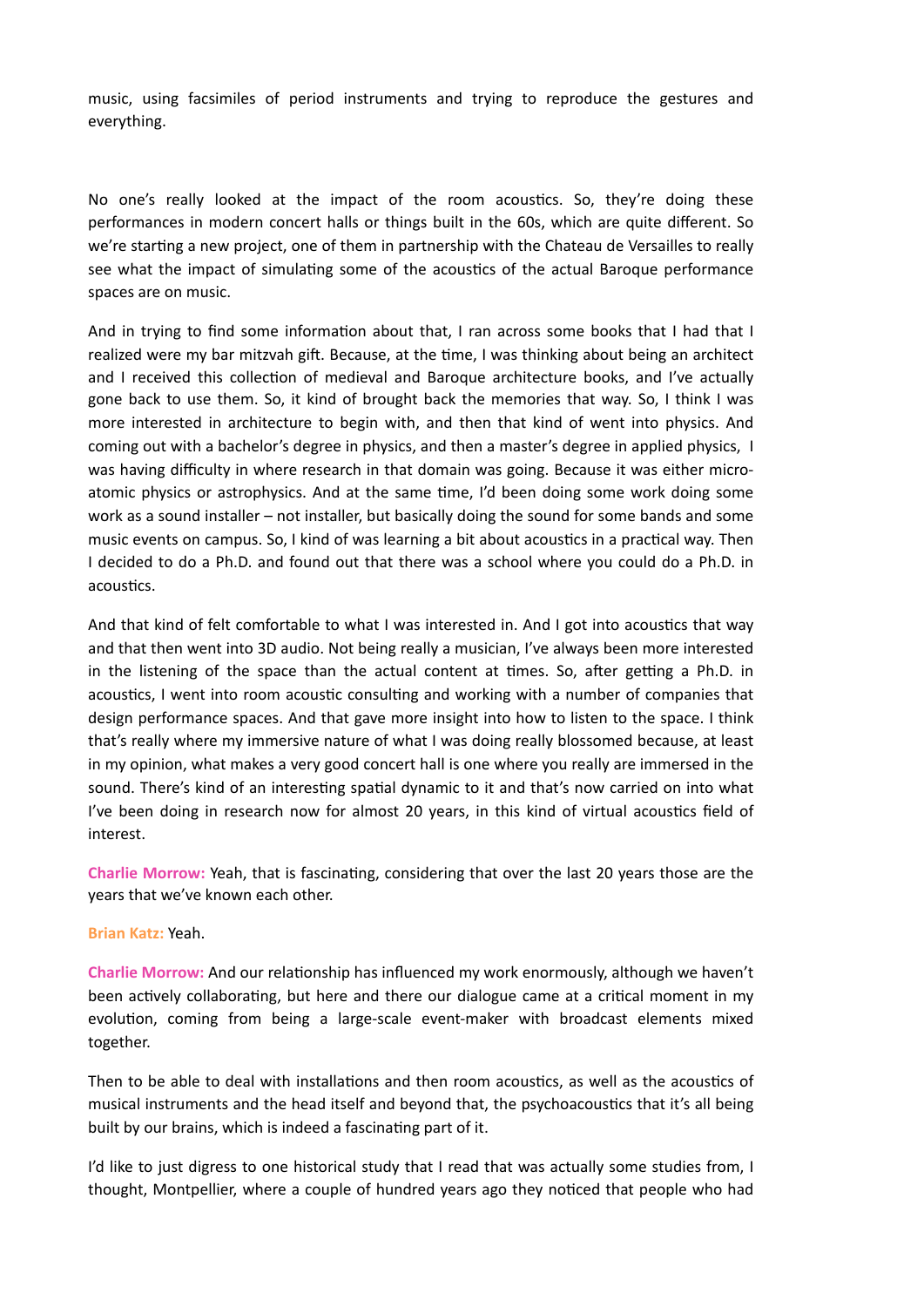had severe damage to their facial bones couldn't localize sound. I wonder if you know anything about this area, where once the head changes, it's not just the ears, but the face and the shape of the splash of sound against the head can no longer be matched against memories. I wonder what you have to say about that.

**Brian Katz:** No, I'm not at all familiar with that study. I mean, by looking at what we've been working on with this kind of retraining or relearning to listen with new ears or the ears of somebody else and how successful that's been, that would almost lead me to believe that in that study, maybe there was more damage to their inner ear and the auditory system than just a change in the shape of the face. I mean, we've done a number of studies  $-$  but basically just having two ears doing a recording without a head. So, you have none of the acoustic head shadowing, but you still have the effect of the pinna and you still have some reasonable ability to localize because you still have the time difference in the low frequency and high frequency difference in the pinna. So, I kind of question what the medical conditions were that were behind that study because I think a lot of what we've been working on is actually showing that you can relearn – and there's been studies that were the inspiration of our work, which were a number of people putting insets into the pinna to change the shape and looking at how over the course of a few weeks people could adapt to that change. There's an even an older study, one of the very first studies of this kind, of how well can the brain adapt, with a researcher who actually just wore a hat that had two funnels on it and crossed using just tubes so that what was going into the left ear was going into the right ear and the right ear into the left ear. And even such a huge radical change like that, he was able to adapt in, in some situations, over the course of  $-1$  think he wore it maybe a month, for every waking hour. So, I think the human auditory system is incredibly robust and malleable in order to adapt to things like that. So that's how I would, I would see as a response to that kind of study.

**Charlie Morrow:** Well, thank you. That was very astute. I would agree with you from what you're saying. Is there anything else that you would wish to share because you've answered all MY questions?

Brian Katz: I don't know. I mean, I think while we haven't like collaborated a lot, yea, I think there's been a lot of moments of exchanging ideas and just bouncing thoughts back and forth, which is the informal part of collaboration that happens quite a lot in research. You want to just kind of throw ideas out and see how the community responds before going further. And I think we've been able to do that a lot on things and it's been kind of fun. I think if I what I remember learning the most from our interactions, that goes back to when we were working on your studio and I learned what a Brooklyn contractor was willing to do and not do. I think that's what I learned the most and has helped me the most in my career since then, it's what to look out for, for things like that. But I don't know if that's really appropriate to the discussion.

**Charlie Morrow:** It's appropriate to any discussion. It's an analog of my cousin Wally's advice to me when I went to Columbia from New Jersey. He was a very savvy Bostonian, a Harvard graduate. He said, Charlie, when you go to New York and you shake hands, count your fingers.

**Brian Katz:** Yeah, that would probably be how I remembered that guy as well. I still remember his golden diamond dollar-sign necklace.

**Charlie Morrow:** I recall that he said that the contractors met once a year in Las Vegas, the whole idea of a tribe or a herd of these characters, probably snorting and laughing about the schmucks in the world.